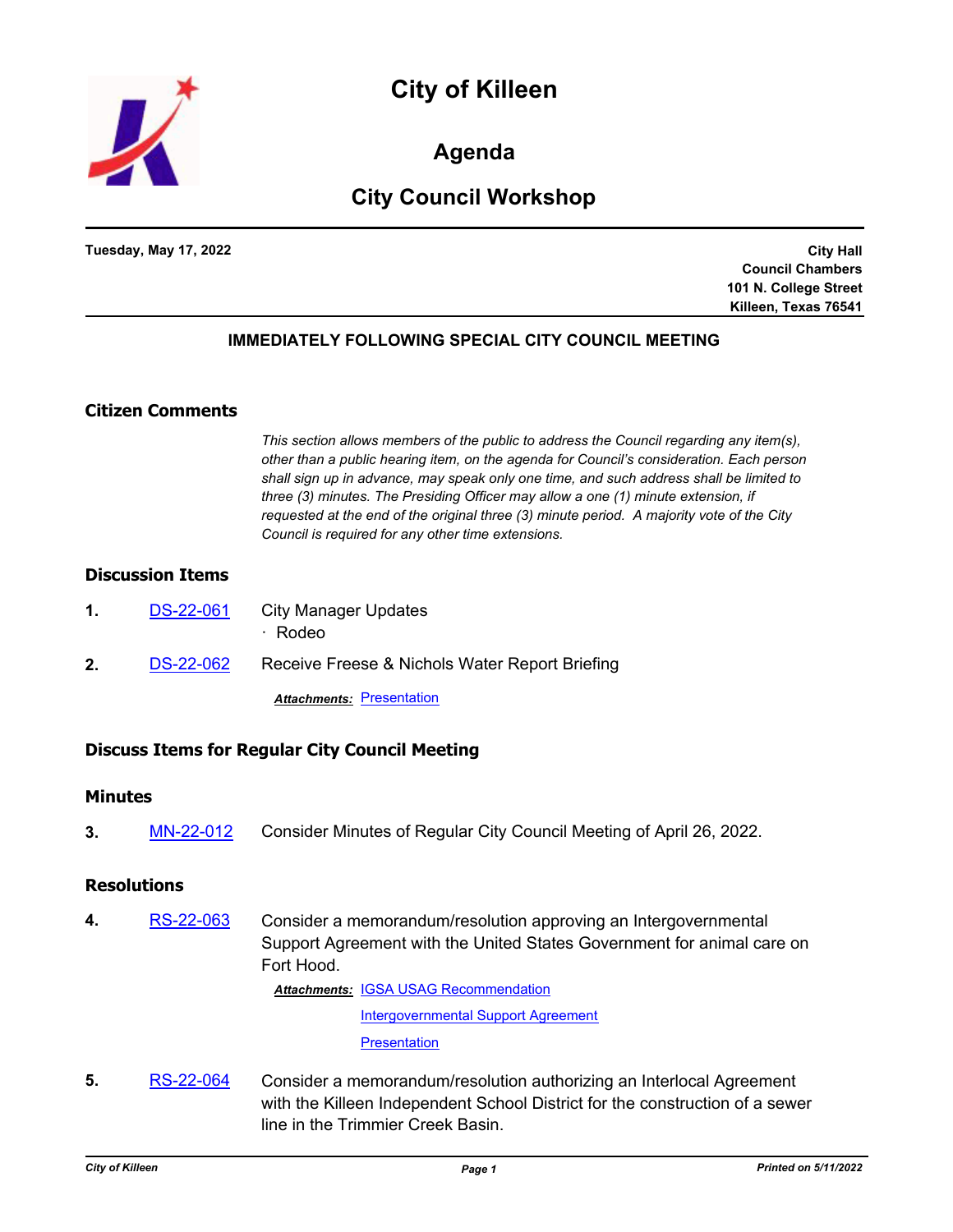#### **Attachments: [Interlocal Agreement](http://killeen.legistar.com/gateway.aspx?M=F&ID=c70b9ae7-f6dd-4373-ad80-be3f6609405f.pdf)**

**[Presentation](http://killeen.legistar.com/gateway.aspx?M=F&ID=e76587dc-8053-4f96-b146-dac21065d823.pdf)** 

**6.** [RS-22-065](http://killeen.legistar.com/gateway.aspx?m=l&id=/matter.aspx?key=6128) Consider a memorandum/resolution awarding Bid No. 22-20, Generator Project, to T. Morales Company Electric & Controls, Ltd. in the amount of \$480,535.

<u>Attachments: <mark>[Bid](http://killeen.legistar.com/gateway.aspx?M=F&ID=f5444ca7-684f-42aa-a147-918ac06ee210.pdf)</mark></u>

[Bid Tab](http://killeen.legistar.com/gateway.aspx?M=F&ID=999778c9-64ee-4e73-9487-c7bcfccee4ad.pdf) [Agreement](http://killeen.legistar.com/gateway.aspx?M=F&ID=88bde5dd-6720-43da-aec0-04e0951799e8.pdf) [Certificate of Interested Parties](http://killeen.legistar.com/gateway.aspx?M=F&ID=e7871576-f942-4741-8f78-4d69ace69116.pdf) **[Presentation](http://killeen.legistar.com/gateway.aspx?M=F&ID=4c74b9b5-97fb-4b90-b3ac-49a142b5b510.pdf)** 

**7.** [RS-22-066](http://killeen.legistar.com/gateway.aspx?m=l&id=/matter.aspx?key=6129) Consider a memorandum/resolution authorizing the procurement of computer hardware from GTS Technology Solutions in an amount not to exceed \$299,807.93.

**Attachments: [Quote](http://killeen.legistar.com/gateway.aspx?M=F&ID=0241b40e-89e3-4677-8602-8607b80b5711.pdf)** 

[Certificate of Interested Parties](http://killeen.legistar.com/gateway.aspx?M=F&ID=eb79b9e9-2e84-43e5-8b25-6bf285121c24.pdf)

**[Presentation](http://killeen.legistar.com/gateway.aspx?M=F&ID=56010faf-bef7-4d79-a8db-b117bb73a429.pdf)** 

**8.** [RS-22-067](http://killeen.legistar.com/gateway.aspx?m=l&id=/matter.aspx?key=6144) Consider a memorandum/resolution ratifying a Meet and Confer Agreement with the Killeen Police Employee Association FOP Lodge 32. **Attachments: [Notice of Ratification](http://killeen.legistar.com/gateway.aspx?M=F&ID=90437c53-3743-4c20-bf98-9fc45ad1daa0.pdf)** 

[Agreement](http://killeen.legistar.com/gateway.aspx?M=F&ID=a0a4110b-b5b3-4347-a033-99cb99edf101.pdf)

**[Presentation](http://killeen.legistar.com/gateway.aspx?M=F&ID=99f6d5dc-cd1b-4ece-8a7c-b399eb00cb29.pdf)** 

### **Public Hearings**

**9.** [PH-22-037](http://killeen.legistar.com/gateway.aspx?m=l&id=/matter.aspx?key=6054) HOLD a public hearing and consider an ordinance requested by Donald Ray Myers on behalf of James Myers (Case #Z22-19) to rezone approximately 0.443 acres out of the Ernest Bridges Replat 3, Block 2, Lot 2, from "B-5" (Business District) to "B-C-1" (General Business and Alcohol Sales District). The property is addressed as 903 W. Rancier Avenue, Killeen, Texas.

**Attachments: [Maps](http://killeen.legistar.com/gateway.aspx?M=F&ID=14d4ca49-ce78-477f-ac24-a933ad08cbd6.pdf)** 

- [Site Photos](http://killeen.legistar.com/gateway.aspx?M=F&ID=1c07dba9-fd64-4f26-8503-aad421f11e66.pdf) [Letter of Request](http://killeen.legistar.com/gateway.aspx?M=F&ID=22e8564b-693e-40bf-b6b7-128b1a8986a4.pdf) **[TABC Application](http://killeen.legistar.com/gateway.aspx?M=F&ID=2fe0fdaf-7f0d-47d8-8bbb-6462a7415a73.pdf) [Minutes](http://killeen.legistar.com/gateway.aspx?M=F&ID=a547ad42-5f9d-4506-9efe-bc4ab0ddaee8.pdf) [Ordinance](http://killeen.legistar.com/gateway.aspx?M=F&ID=4cbea3ae-2bfa-4308-8f25-fdda98df6bb0.pdf)** [Response](http://killeen.legistar.com/gateway.aspx?M=F&ID=256f200a-213a-424e-8f9f-45b93ac59b61.pdf) **[Considerations](http://killeen.legistar.com/gateway.aspx?M=F&ID=46864490-40b1-4b34-bdef-09c22415294a.pdf) [Presentation](http://killeen.legistar.com/gateway.aspx?M=F&ID=3656d9bb-9ead-45e2-a2dc-9e71774966eb.pdf)**
- **10.** [PH-22-038](http://killeen.legistar.com/gateway.aspx?m=l&id=/matter.aspx?key=6071) HOLD a public hearing and consider an ordinance requested by All County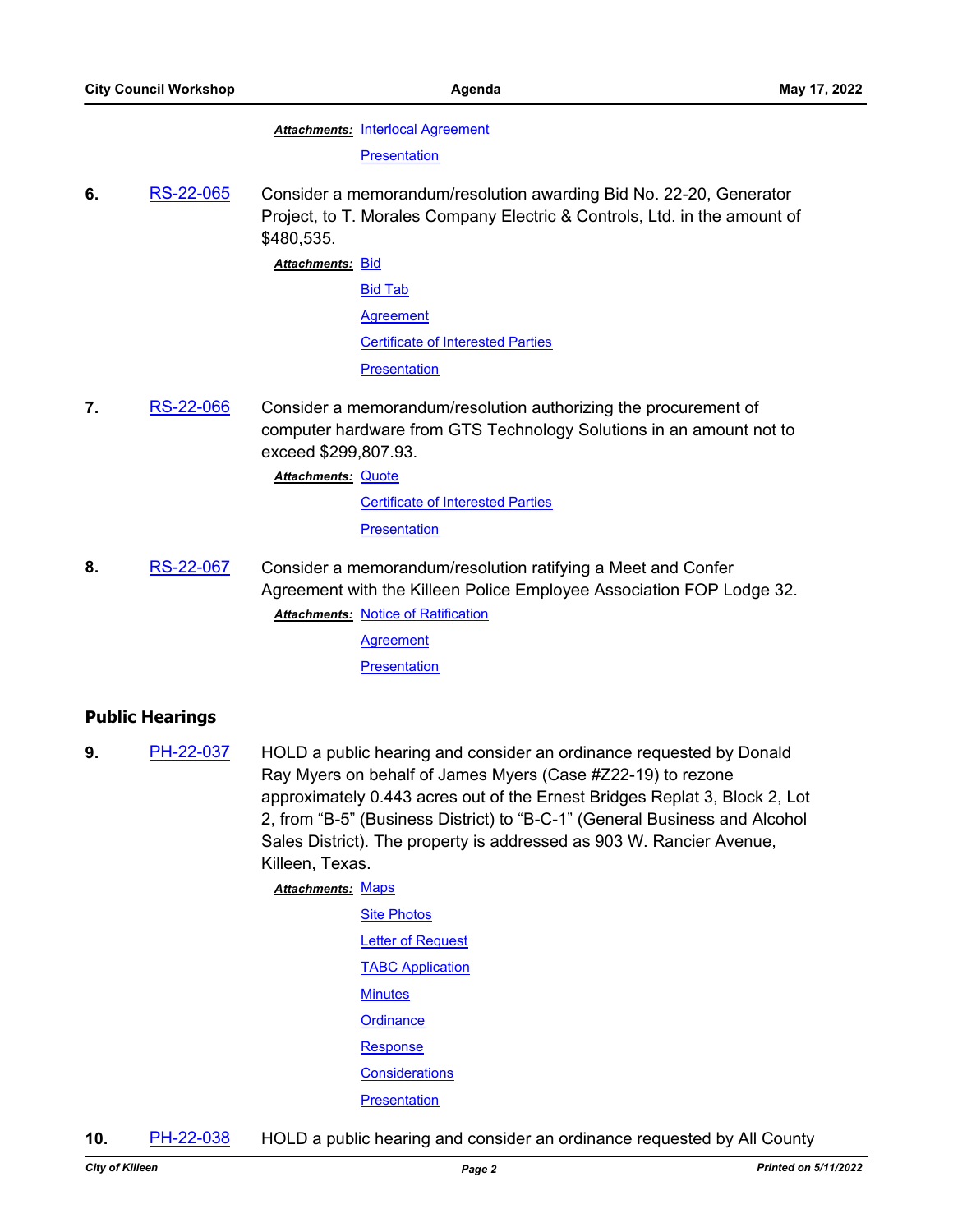Surveying, Inc. on behalf of Joel Barton (Case #FLUM 22-16) to amend the Comprehensive Plan's Future Land Use Map (FLUM) from an 'Industrial' (I) designation to a 'General Commercial' (GC) designation for 3.583 acres out of the Richard A. McGee Survey, Abstract No. 561. The property is locally addressed as 12176 S. Fort Hood Street, Killeen, Texas.

Attachments: [Maps](http://killeen.legistar.com/gateway.aspx?M=F&ID=f4462af1-dc99-4607-a3e7-919389c9a626.pdf)

**[Minutes](http://killeen.legistar.com/gateway.aspx?M=F&ID=a8f53e61-c056-4c2b-a6ae-e3f2723d4b1f.pdf) [Ordinance](http://killeen.legistar.com/gateway.aspx?M=F&ID=ada40469-5cc2-49a2-8a01-3280e9c8fad8.pdf)** 

**[Presentation](http://killeen.legistar.com/gateway.aspx?M=F&ID=3407ba67-3392-461f-a243-115ccbec5bdb.pdf)** 

**11.** [PH-22-039](http://killeen.legistar.com/gateway.aspx?m=l&id=/matter.aspx?key=6072) HOLD a public hearing and consider an ordinance requested by All County Surveying, Inc. on behalf of Joel Barton (Case #Z22-21) to rezone approximately 3.583 acres out of the Richard A. McGee Survey, Abstract No. 561 from "A" (Agricultural District) and "B-3" (Local Business District) to "B-5" (Business District). The property is locally addressed as 12176 S. Fort Hood Street, Killeen, Texas.

Attachments: [Maps](http://killeen.legistar.com/gateway.aspx?M=F&ID=9aef18ed-3673-4bdc-b613-e8f46c162913.pdf)

- [Site Photos](http://killeen.legistar.com/gateway.aspx?M=F&ID=6a43515f-a915-45db-a1e2-89f2d362d321.pdf) [Letter of Request](http://killeen.legistar.com/gateway.aspx?M=F&ID=e4948033-5ec2-4e4b-ae26-9f59e5672492.pdf) **[Minutes](http://killeen.legistar.com/gateway.aspx?M=F&ID=2cbb7e44-bdac-4956-ac89-157af285dd7c.pdf) [Ordinance](http://killeen.legistar.com/gateway.aspx?M=F&ID=47bcfe0c-6228-45c6-aa17-a54c3eed01b2.pdf) [Considerations](http://killeen.legistar.com/gateway.aspx?M=F&ID=72b0bff8-ffc5-4185-864e-a6edf6d31eb0.pdf) [Presentation](http://killeen.legistar.com/gateway.aspx?M=F&ID=3496e4f3-c8db-4cdf-8455-7fd26e4f9de3.pdf)**
- **12.** [PH-22-040](http://killeen.legistar.com/gateway.aspx?m=l&id=/matter.aspx?key=6073) HOLD a public hearing and consider an ordinance requested by Juli Bryan, on behalf of Z-Modular, LLC (Case #Z22-22), to rezone approximately 16.038 acres out of the J. S. Wilder Survey, Abstract No. 912 from "B-3" (Local Business District) to "B-5" (Business District). The property is locally addressed as 4800 E. Rancier Avenue, Killeen, Texas.

### **Attachments: [Maps](http://killeen.legistar.com/gateway.aspx?M=F&ID=fdb82ea0-7ed6-46f7-b568-c4ae1a758458.pdf)**

[Site Photos](http://killeen.legistar.com/gateway.aspx?M=F&ID=2a079f7d-9a69-4d11-a851-79a36eb3e390.pdf) **[Minutes](http://killeen.legistar.com/gateway.aspx?M=F&ID=448b3dc2-aaf9-4fd7-ab90-beea77bb3e7f.pdf) [Ordinance](http://killeen.legistar.com/gateway.aspx?M=F&ID=bc6aeff9-5903-4833-8e20-43dcb4187299.pdf) [Considerations](http://killeen.legistar.com/gateway.aspx?M=F&ID=694bb799-3516-4da8-9e7f-d4cd306b6691.pdf) [Presentation](http://killeen.legistar.com/gateway.aspx?M=F&ID=5c9d1055-073b-439a-8d70-9f8067d1ace8.pdf)** 

# **Items for Discussion at Workshop**

**13.** [DS-22-063](http://killeen.legistar.com/gateway.aspx?m=l&id=/matter.aspx?key=6115) Discuss Firearms in City Limits

Attachments: [Ordinance](http://killeen.legistar.com/gateway.aspx?M=F&ID=92a0c910-5a25-4373-a15c-abb1636df9c1.pdf)

[State Law](http://killeen.legistar.com/gateway.aspx?M=F&ID=1b4835c0-cd6f-41a2-9571-5776499924b7.pdf)

**[Presentation](http://killeen.legistar.com/gateway.aspx?M=F&ID=0087f30d-8cf8-4e10-a7fc-ba693c68758b.pdf)**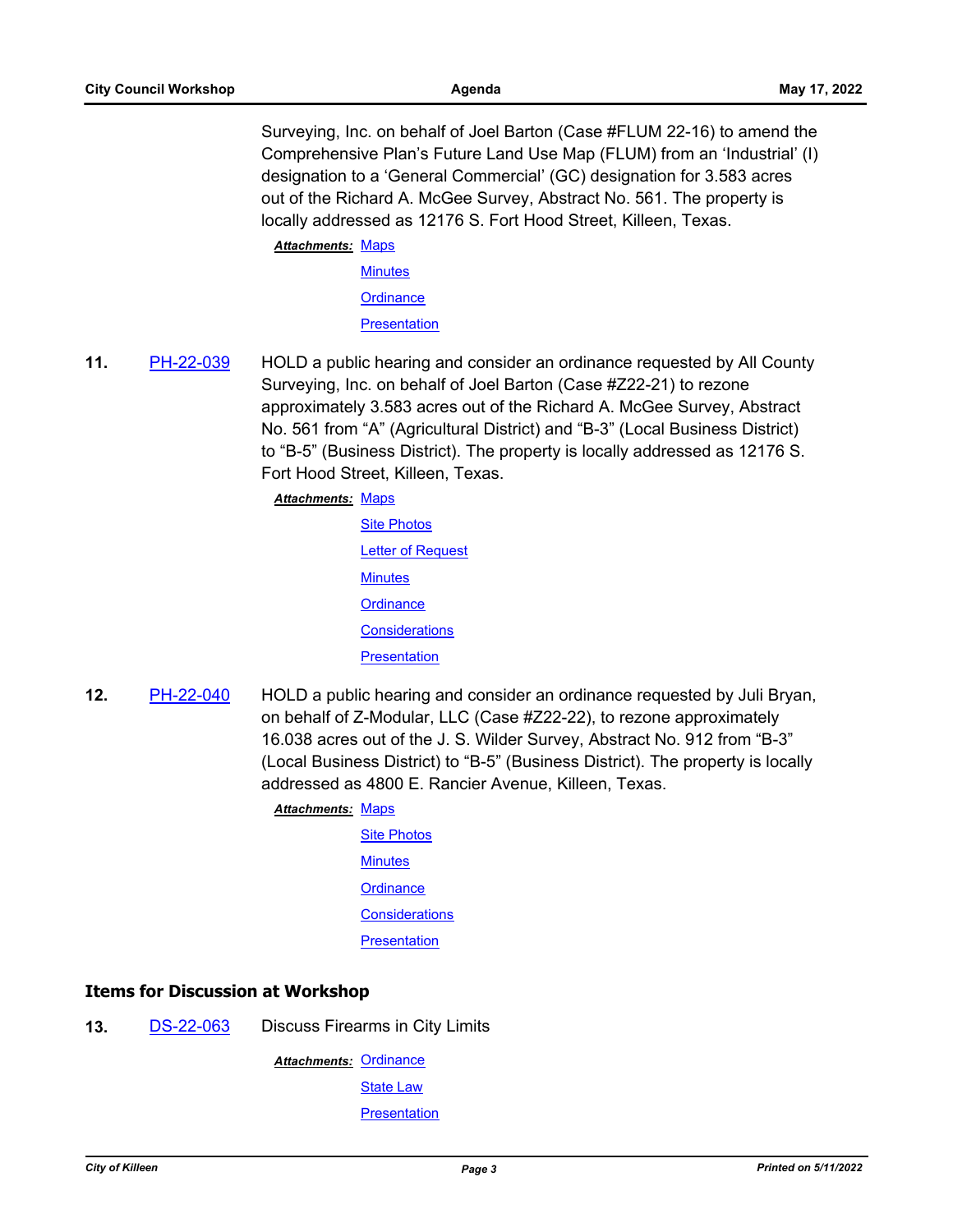| 14. | <b>DS-22-064</b> | Discuss KEDC Structure Review                                              |
|-----|------------------|----------------------------------------------------------------------------|
|     |                  | Attachments: Agreement<br><b>Bylaws</b>                                    |
| 15. | <b>DS-22-065</b> | Discuss Summer Youth Employment Program                                    |
| 16. | <b>DS-22-066</b> | Discuss Solid Waste Employee Pay Increase                                  |
|     |                  | <b>Attachments: Presentation</b>                                           |
| 17. | <b>DS-22-067</b> | Discuss Annual Review of Governing Standards and Expectations              |
| 18. | <b>DS-22-068</b> | Discuss Moving Special City Council Workshop Scheduled for May 21,<br>2022 |

### **Adjournment**

*I* certify that the above notice of meeting was posted on the Internet and on the bulletin *boards at Killeen City Hall and at the Killeen Police Department on or before 5:00 p.m. on May 11, 2022.*

*\_\_\_\_\_\_\_\_\_\_\_\_\_\_\_\_\_\_\_\_\_\_\_\_\_\_\_\_\_\_\_*

*The public is hereby informed that notices for City of Killeen meetings will no longer distinguish between matters to be discussed in open or closed session of a meeting. This practice is in accordance with rulings by the Texas Attorney General that, under the Texas Open Meetings Act, the City Council may convene a closed session to discuss*  any matter listed on the agenda, without prior or further notice, if the matter is one that *the Open Meetings Act allows to be discussed in a closed session.*

*This meeting is being conducted in accordance with the Texas Open Meetings Law [V.T.C.A., Government Code, § 551.001 et seq.]. This meeting is being conducted in accordance with the Americans with Disabilities Act [42 USC 12101 (1991)]. The facility is wheelchair accessible and handicap parking is available. Requests for sign interpretive services are available upon requests received at least 48 hours prior to the meeting. To make arrangements for those services, please call 254-501-7700, City Manager's Office, or TDD 1-800-734-2989.*

### **Notice of Meetings**

*The Mayor and/or City Council have been invited to attend and/or participate in the following meetings/conferences/events. Although a quorum of the members of the City Council may or may not be available to attend this meeting, this notice is being posted to meet the requirements of the Texas Open Meetings Act and subsequent opinions of the Texas Attorney General's Office. No official action will be taken by Council.*

*• Opening Day for Baseball Season, May 14, 2022, 12:00 p.m., Lions Club Park*

*• Killeen Elementary Time Capsule Ceremony, May 18, 2022, 8:15 a.m., Killeen Elementary School*

*• Killeen Citizen's Academy Graduation, May 19, 2022, 6:00 p.m., Killeen Civic and Conference Center*

*Lucy C. Aldrich, City Secretary*